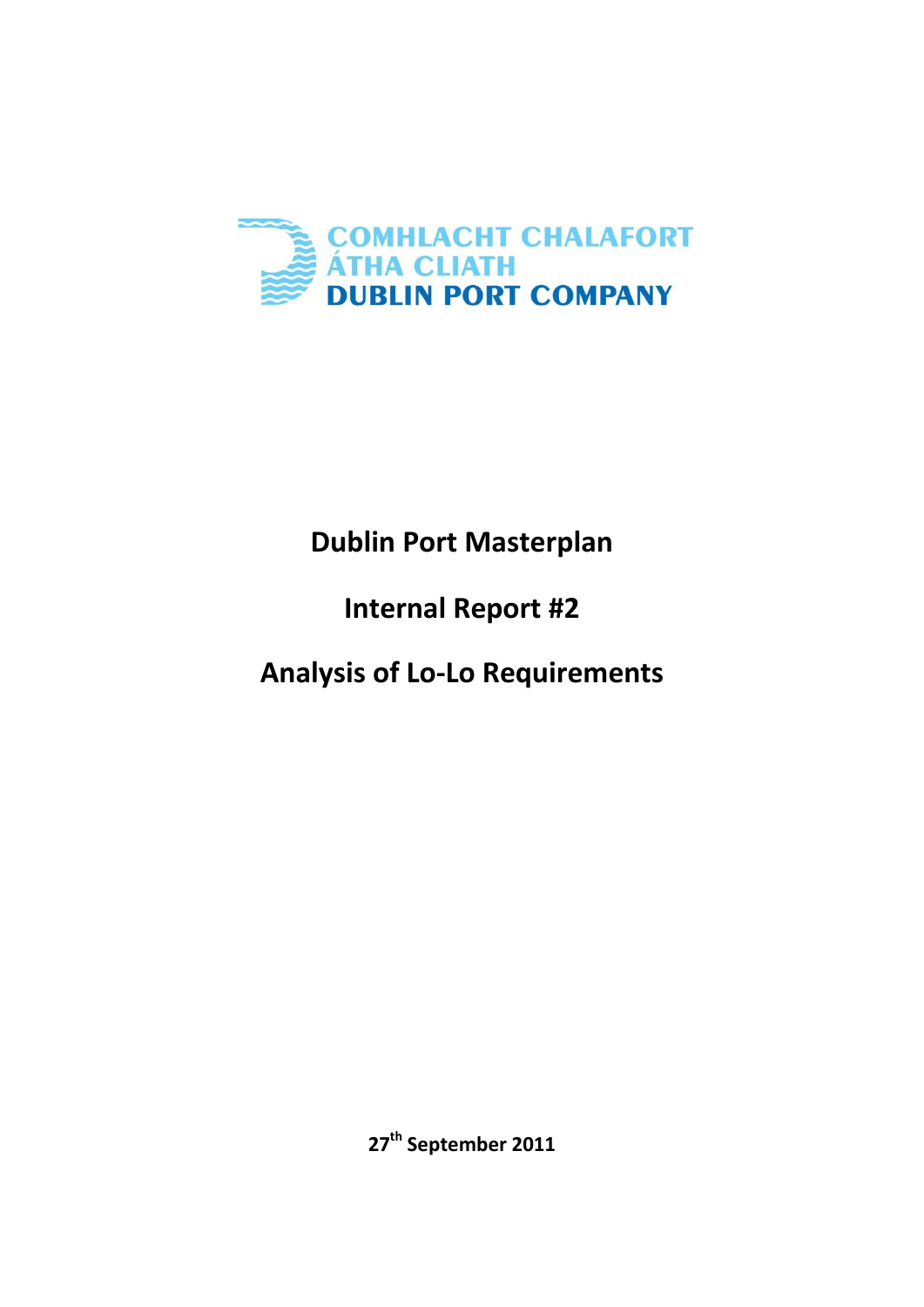#### **Overview of existing terminal capacity**

There are three container terminals in Dublin Port. The arrangements under which each terminal operates are different for historical reasons:

- Dublin Ferryport Terminal (DFT) This terminal was originally developed for B&I line by Dublin Port in 1972. It is now owned by ICG plc and provides services to Eucon (a Lo-Lo container shipping line owned also by ICG) and other Lo-Lo container shipping lines. DFT operates on the basis of lease agreements dating back to the 1970's and license agreements in respect of extensions to the terminal in recent years.
- Marine Terminals Limited (MTL) This terminal was built in 1976 and originally operated by a private sector stevedore. It next came under the control of Dublin Cargo Handling (a subsidiary of Dublin Port & Docks Board). In 1992, terminal operation passed to MTL. MTL is ultimately owned by Peel Group Ltd. which also owns two Lo-Lo container shipping lines which are customers of the terminal (BG Freightline and Coastal Container Line). MTL leases the container terminal land and also operates under the basis of a stevedoring license dating from 1992.
- Burke Shipping Group (BSG) The terminal operated by BSG was developed by DPC in 2007 and is operated by DSG under the terms of its general stevedoring license dating from 1992. BSG provide services to container shipping lines, both Lo-Lo and Ro-Ro (CLdN).

As a result of the above historical background, there is now a mixture of different franchise types in the Port's container terminal sector.

In general, the existence of competing container terminals has worked well in terms of the provision of high quality and price competitive cargo handling services in Dublin.

However, the differences between the franchise types lessens the influence DPC can wield to maximise land utilisation. This is an important consideration given that the three terminals have an aggregate land area of 41 hectares or almost one third of the land area of the Port adjacent to berthage and used for core cargo handling activities.

| <b>Parameters</b>          | <b>DFT</b>         | <b>MTL</b>        | <b>BSG</b>        |
|----------------------------|--------------------|-------------------|-------------------|
| Basis of franchise         | Lease              | Lease and License | License           |
| Dwell time controlled by   | DFT                | <b>MTL</b>        | <b>DPC</b>        |
| PFSP operated by           | DFT.               | MTL               | <b>DPC</b>        |
| Berth Lengths              | $360m + 180m$      | 700 <sub>m</sub>  | 900 <sub>m</sub>  |
| <b>Berth Depths</b>        | $9.5m + 11.0m$     | 10.2 <sub>m</sub> | 10.0 <sub>m</sub> |
| Cranes (Ship/Shore)        | 3                  | 3                 | 5                 |
| Crane Type                 | <b>Ship Gantry</b> | Ship Gantry       | Harbour Mobile    |
| Gantries (second handling) | 8                  | 4                 | 6                 |

The details of the three terminals are summarised below:

### Page | 2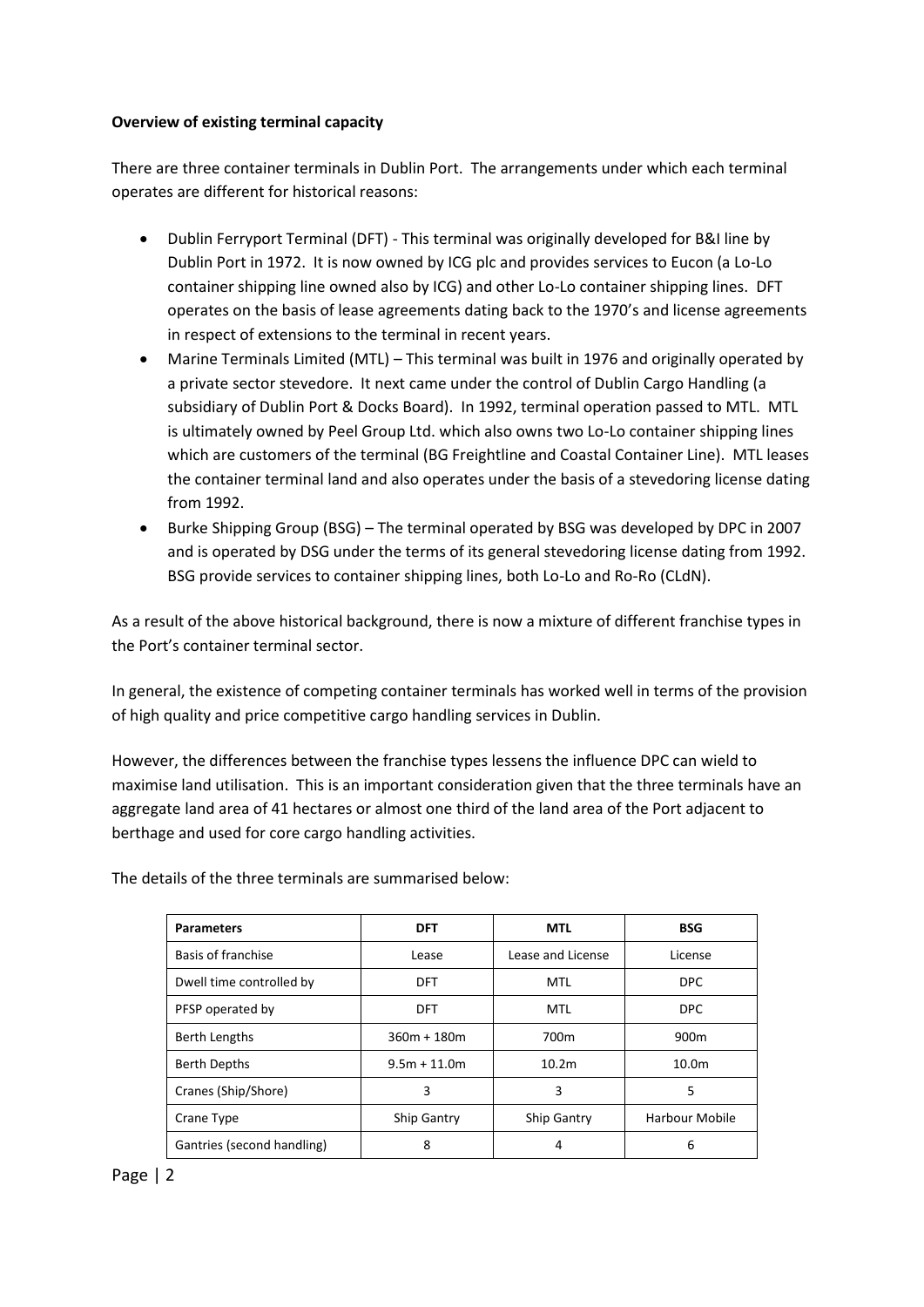| <b>Parameters</b>                                          | <b>DFT</b> | <b>MTL</b> | <b>BSG</b> |
|------------------------------------------------------------|------------|------------|------------|
| <b>Gantry Type</b>                                         | <b>RTG</b> | <b>RMG</b> | <b>RTG</b> |
| <b>Reefer Points</b>                                       | 275        | 270        | 252        |
| Area (Hectares)                                            | 14.0       | 15.1       | 12.3       |
| Operator estimate of capacity<br>(TEU per annum)           | 325,000    | 300,000    | 400,000    |
| Operator estimate of capacity<br>(TEU / hectare per annum) | 23,214     | 19,868     | 32,520     |

Each operator has its own operational approach in terms of container handling equipment, manning, container terminal management systems and (in the case of DFT and MTL) management of dwell time (in terms of free storage days and charges after the free period has expired).

In preparing the Expert Papers which informed the Masterplan Issues Paper and subsequent consultation process, each operator provided the above estimates of their container handling capacities.

#### **Existing spare capacity**

Based on these estimates, Dublin Port has substantial (445,000 TEU per annum) spare terminal capacity for Lo-Lo container handling as shown below.

|                                     | <b>DFT</b> | <b>MTL</b> | <b>BSG</b> | <b>Total</b> |
|-------------------------------------|------------|------------|------------|--------------|
| Peak throughput (2007)              | 290,767    | 281,018    | 172,152    | 743,937      |
| 12 months to June 11                | 238,680    | 176,861    | 127,739    | 543,280      |
| 12 months to June 11 (adjusted) $1$ | 238,680    | 176,861    | 244,382    | 659,923      |
| Change from 2007                    | - 52,087   | - 104,157  | $+72,230$  | - 84,014     |
| Capacity <sup>2</sup>               | 325,000    | 300,000    | 480,000    | 1,105,000    |
| Spare capacity                      | 86,320     | 123,139    | 235,618    | 445,077      |

-

<sup>&</sup>lt;sup>1</sup> The throughput in the 12 months to June 2011 has been adjusted to take account of containers handled through the BSG terminal which were handled through Ro-Ro services.

<sup>&</sup>lt;sup>2</sup> The Alex Quay Phase 3 container development project will be completed during 2012. This project will provide an additional 80,000 TEU of container handling capacity. In addition, as part of the project Berths 38, 39 and 40 will be rebuilt to a depth of -11.0m. The figure for spare capacity takes account of this imminent 80,000 TEU.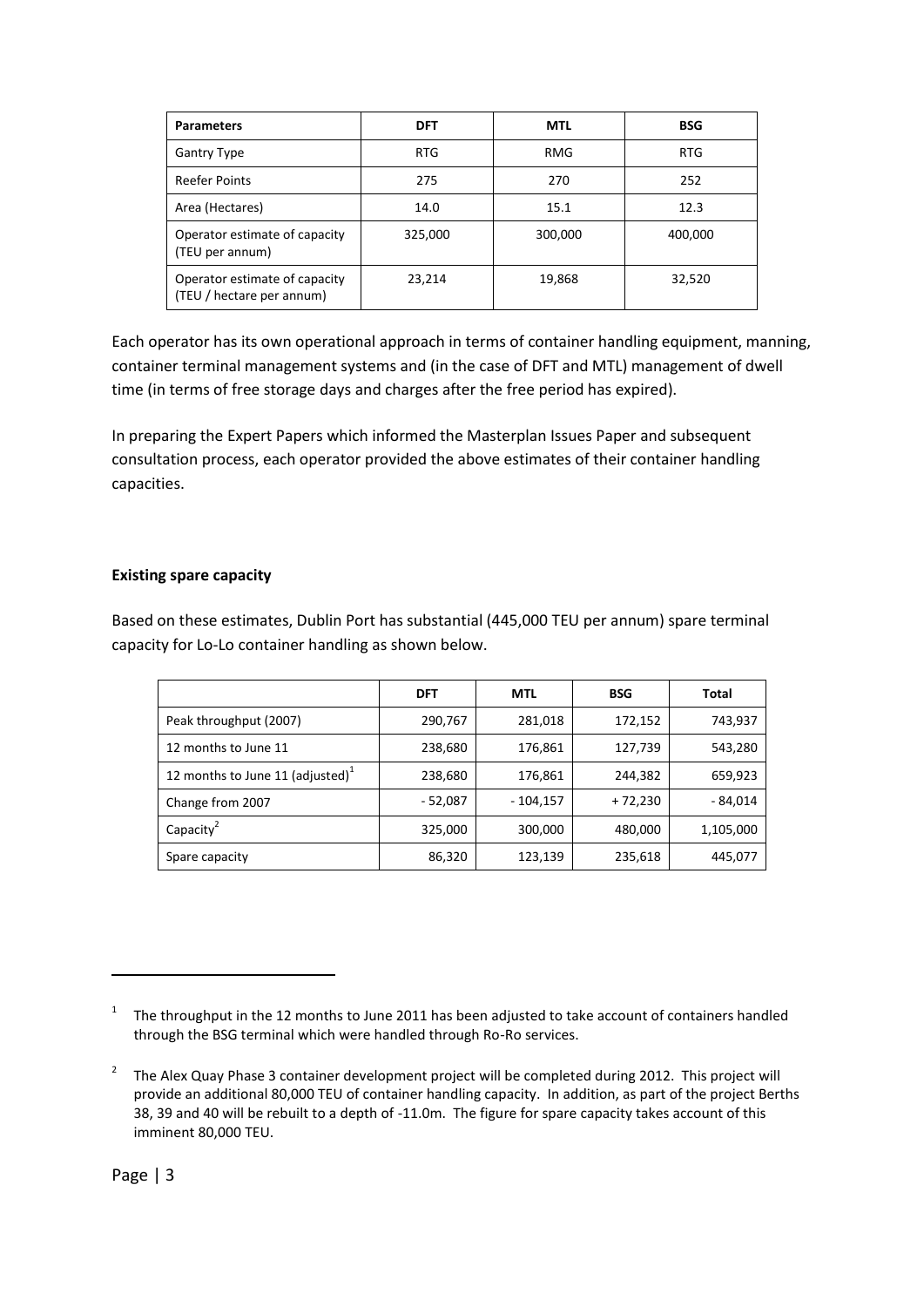### **Potential additional capacity in existing terminals**

Beyond this spare capacity, the Port has substantial capacity to further increase container throughput as shown below:

| Operators estimate of capacity | 1,025,000 |
|--------------------------------|-----------|
| AQE Phase 3                    | 80,000    |
| Increased utilisation          | 631,000   |
| Ocean Pier <sup>3</sup>        | 200,000   |
| <b>Total</b>                   | 1,936,000 |

The potential to add capacity is in three areas:

- Firstly, there is an 80,000 TEU of additional capacity which is currently being planned and which is scheduled to be available during 2012.
- Secondly, there is the potential to squeeze more containers through existing land areas. DPC believes that operators should be able to increase land utilisation to achieve approaching 40,000 TEU per hectare per annum. The operators' current estimated capacity implies an average land utilisation in the three terminals of 25,000 TEU per hectare per annum. The extent to which operators are able to intensify existing operations varies. For example, it is possible that any attempt by MTL to intensify its operations could face challenges at the planning stage.
- Thirdly, assuming a new facility is provided for cruise ships, there is potential to provide additional capacity on Ocean Pier West

At this level, the Port could potentially handle 1.3m TEU more than is currently being handled.

-

<sup>3</sup> The development of container handling capacity on Ocean Pier would be done in conjunction with the rebuilding of the quay wall on Berths 32, 33 and 34. This quay wall is in poor condition and is due for capital refurbishment within the next five years or so. The new berths would be built to -15.0m and would be dredgeable to this level in order to provide substantial capacity for significantly deeper Lo-Lo ships in coming years should the demand arise. In the event that demand for such deep berths did arise, there would also be a requirement to dredge the bar and the river accordingly.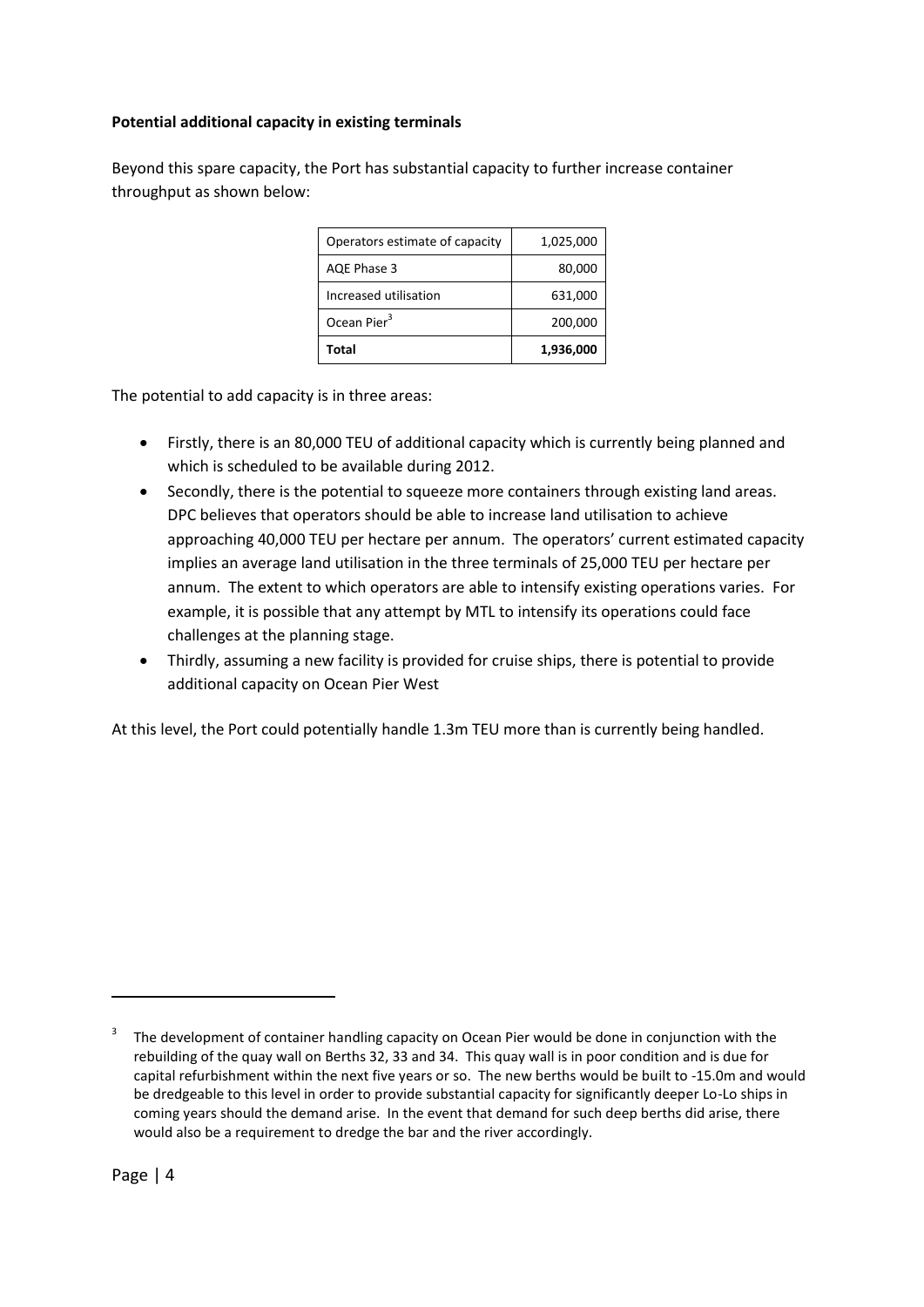#### **Comparison with All Ireland volumes**

| Port               | 2007      |        | 2010      |              | Change in<br>volume | Change in<br>market |
|--------------------|-----------|--------|-----------|--------------|---------------------|---------------------|
|                    | TEU       | Share  | TEU       | <b>Share</b> | TEU                 | share               |
| <b>Dublin</b>      | 743,937   | 50.3%  | 554,056   | 55.3%        | $-189,881$          | 4.9%                |
| Cork               | 199,891   | 13.5%  | 147,534   | 14.7%        | $-52,357$           | 1.2%                |
| Drogheda           | 29,840    | 2.0%   | 103       | $0.0\%$      | $-29,737$           | $-2.0%$             |
| Waterford          | 186,057   | 12.6%  | 71,084    | 7.1%         | $-114,973$          | $-5.5%$             |
| Shannon Foynes     | 15,430    | 1.0%   |           |              | $-15,430$           | $-1.0%$             |
| <b>Rol Ports</b>   | 1,175,155 | 79.5%  | 772,777   | 77.1%        | -386,948            | $-2.4%$             |
| <b>Belfast</b>     | 267,177   | 18.1%  | 217,896   | 21.7%        | $-49,281$           | 3.7%                |
| Warrenpoint        | 35,687    | 2.4%   | 12,039    | 1.2%         | $-23,648$           | $-1.2%$             |
| <b>NI Ports</b>    | 302,864   | 20.5%  | 229,935   | 22.9%        | -72,929             | 2.4%                |
| <b>All Ireland</b> | 1,478,019 | 100.0% | 1,002,712 | 100.0%       | -459,877            | $0.0\%$             |

To put the above analysis into context, the table below shows the volume of Lo-Lo containers handled in all ports on the island of Ireland in 2007 and 2010.

As the overall volume of Lo-Lo containers fell by almost one third between the peak of the boom in 2007 and 2010, there was been a significant increase (of almost 10%) in the market share of the island's three largest ports (Dublin, Belfast and Cork) at the expense of smaller ports (Waterford, Warrenpoint, Drogheda and Shannon Foynes).

We believe that as the economy improves in the early years of the Masterplan period, container volumes generally (and Lo-Lo volumes in particular) will increase in Dublin. However, the huge scale of the decline (0.5m TEU) in the market in recent years coupled with the large potential additional capacity in Dublin (1.3m TEU) reinforces our view that Dublin Port will be able to cater for foreseeable growth over the next 30 years.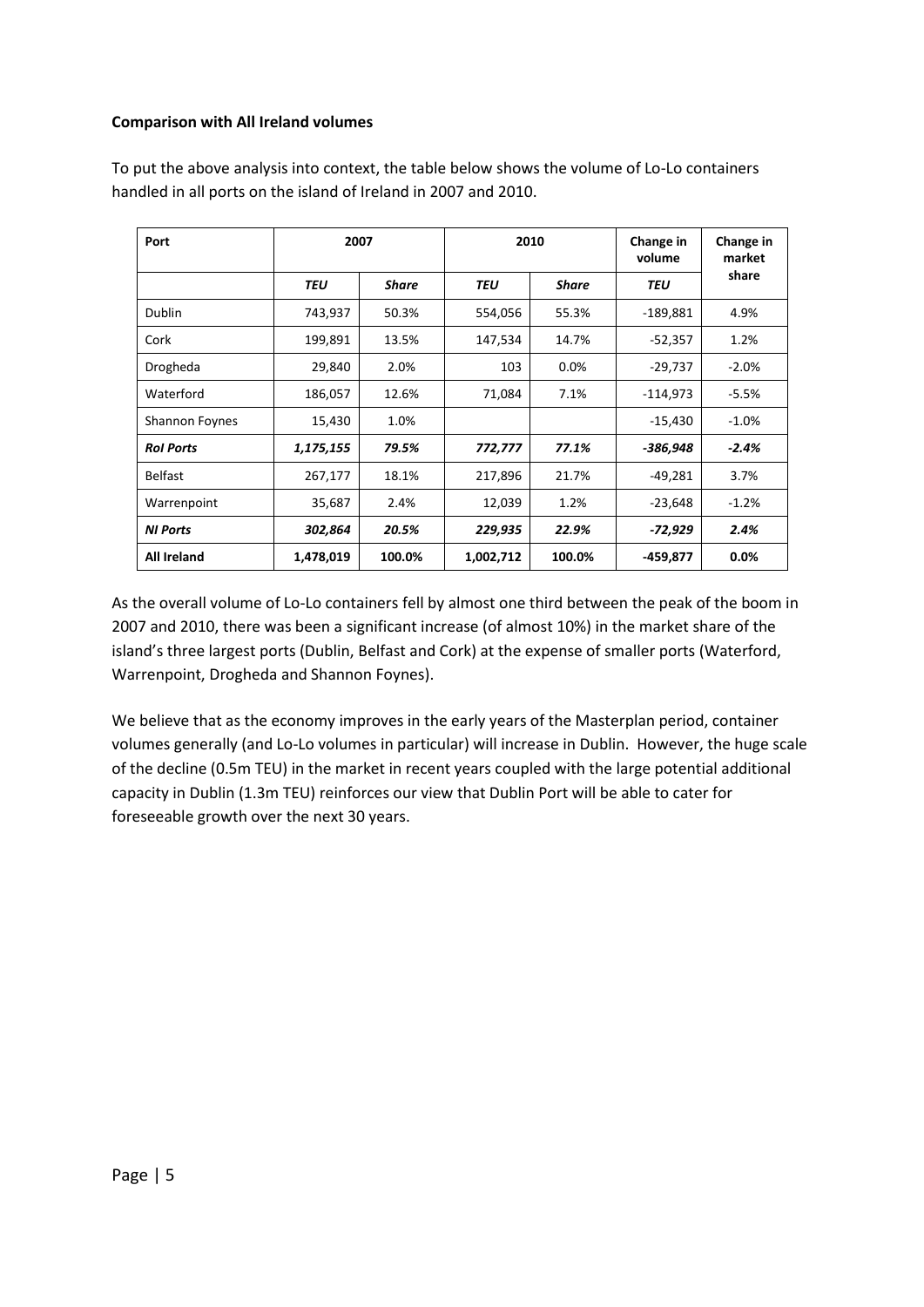### **Comparison with Masterplan putative volumes in 2040**

|                     | 2010 <sup>4</sup><br>2040 |        | <b>AAGR</b> |  |
|---------------------|---------------------------|--------|-------------|--|
| Ro-Ro               | 16,403                    | 41,920 | 3.2%        |  |
| $Lo-Lo$             | 6,317                     | 10,480 | 1.7%        |  |
| <b>Bulk Liquid</b>  | 4,009                     | 4,000  | 0.0%        |  |
| <b>Bulk Solid</b>   | 2,054                     | 3,500  | 1.8%        |  |
| <b>Break Bulk</b>   | 96                        | 100    | 0.1%        |  |
| <b>Total tonnes</b> | 28,879                    | 60,000 | 2.5%        |  |
| Lo-Lo ('000 TEU)    | 641                       | 1,063  | 1.7%        |  |

The Masterplan seeks to show how the Port might handle 60.0m tonnes by 2040. The putative contribution to this figure from Lo-Lo is 10.5m tonnes which translates into a volume of 1.1m TEU.

Over the period from 1993<sup>5</sup> to 2010, Dublin Port's Lo-Lo volume grew at an average annual rate of 4.9%. By comparison with this, the putative level of growth assumed in the Masterplan is only 1.7%.

It is impossible to predict growth rates over a period as long as 30 years with any degree of confidence.

- 1.7% per annum would bring Lo-Lo volumes to 1.06m TEU by 2040 at which level Dublin port would still have large spare capacity available.
- Growth would have to average 3.8% per annum between now and 2040 for volumes to reach 1.9m TEU.
- In what we believe to be the highly unlikely event that we saw average growth to 2040 at 4.9%, Lo-Lo container volumes would reach 2.7m TEU per annum. However, even at this rate of growth, we estimate that it would take 24 years for Dublin Port to reach 1.9m TEU.

### **Risk Factors**

There are three risk factors which could compromise (to some extent) the Port's ability to meet increasing demand for Lo-Lo capacity.

Firstly, there is the commitment of the terminal operators to continually increase the utilisation of their existing terminal areas. This is, to a large degree, outside of DPC's control. However, DPC can

-

<sup>4</sup> 5-year moving average

<sup>5</sup> 1993 is chosen as the reference year because prior to that year, Dublin Port's potential potential was restricted by dock labour issues.